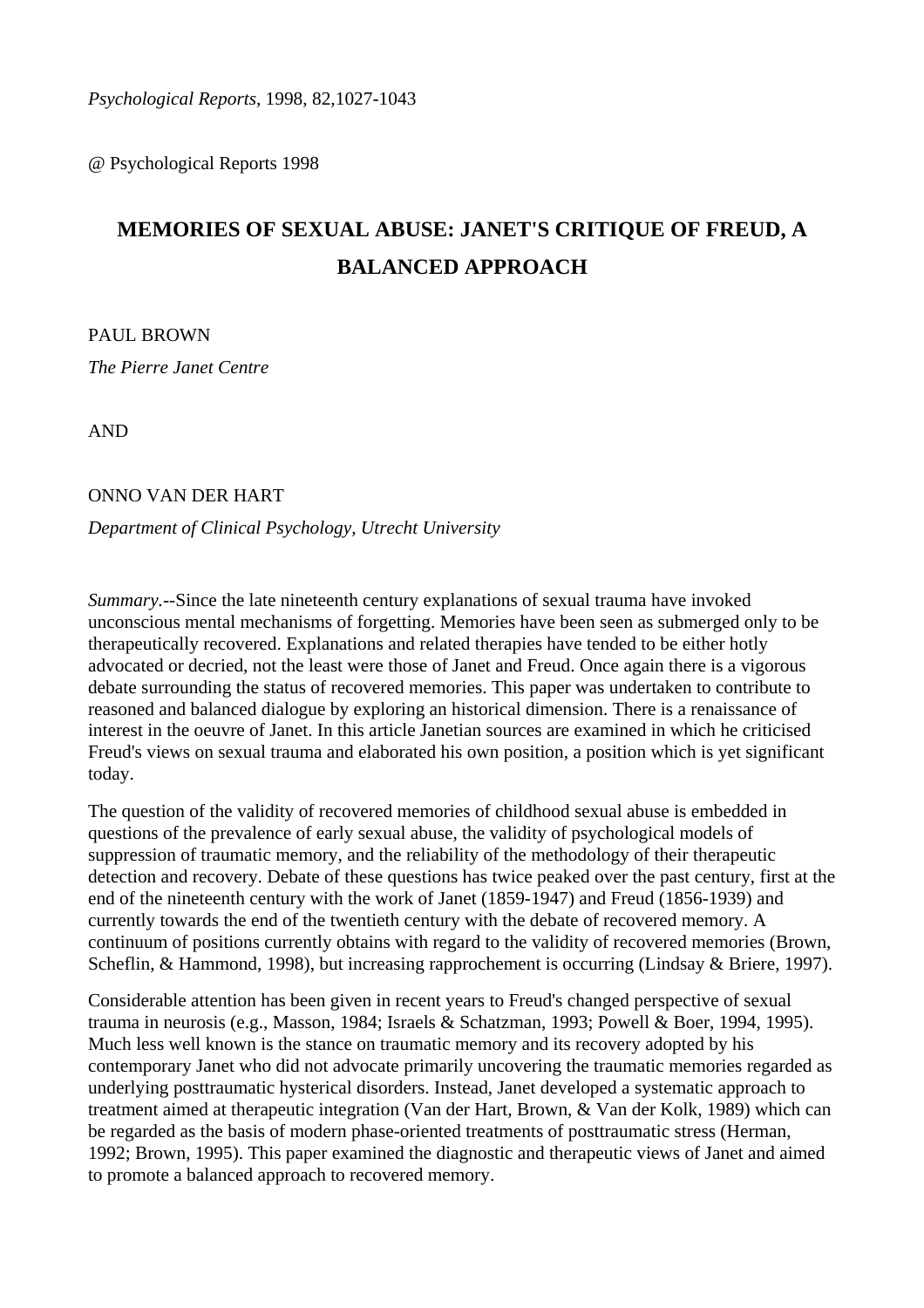Janet's oeuvre is currently undergoing a renaissance of interest (Brown, 1991). This was stimulated by Ellenberger's chapter on Janet in *The Discovery of the Unconscious* (1970) and gained momentum with the development of the neodissociation theory (Hilgard, 1977) and Janetian studies of posttraumatic dissociation (Van der Kolk, Brown, & Van der Hart, 1989; Van der Kolk & Van der Hart, 1989). Janet's views on trauma, posttraumatic dissociation, and the recovery of memories are embedded in a series of publications extending over 50 years, from 1886 to 1935. His most comprehensive account, a critique of Freud and a resumé of his own views, is to be found in his *opus Psychological Healing* (1919/1925). A summary of this account forms the core of this paper. It is first contextualized by outlining the current debate on recovered memory.

## **PRESENT STATUS OF RECOVERED MEMORY**

In the decades following Freud's change of mind, interest in actual sexual abuse and sexual trauma left center stage, although it unobtrusively preoccupied those involved with children. As late as 1975 the principal textbook of psychiatry in the USA (Kaplan & Sadock, 1975) did not consider the influence of sexual abuse on children and paid minimal attention to the contribution of incest to adult psychopathology.

 Several contemporary developments reversed this trend. Interest in posttraumatic stress extended from the military-industrial to the domestic arena and to the influence of sexual trauma on adults and children. Increasing evidence accrued for childhood sexual abuse, e.g., father-daughter incest (Herman, 1981) and for submerged memories thereof with either partial or complete amnesia. Concurrent evidence also accrued for related posttraumatic syndromes in adulthood, ranging from borderline personality disorder (Stone, 1990; Zanarini, 1996) to dissociative disorder (Goodwin & Sachs, 1996).

By way of contrast, Kihlstrom (1995) asserted that there is an epidemic of spurious sexual abuse claims, that memories of abuse are suggested, and that those thus induced suffer from an iatrogenic personality disorder, the false memory syndrome. Schacter (1996) analyzed the dangers of suggestive therapeutic techniques, and Pope (1996) examined in detail the claims of those proposing a false memory syndrome. He found them wanting on a number of grounds, most important of all that they lacked empirical support.

A continuum of positions with regard to the authenticity or inauthenticity of recovered memories of childhood sexual abuse evolved (Allen, 1995), ranging from those arguing their frequent falsehood to those accepting them at face value and regarding them as extremely accurate. The British Psychological Society and the American Psychiatric Association have taken a neutral position. In the face of accumulating research on the process of remembering, Loftus (1993) appears to have moderated her earlier position on memory (Loftus, 1979), stating (Loftus & Yapko, 1995, p. 187): "If one asks neutral questions (nonleading questions), and a client comes up with a previously unrecalled memory of abuse, then the therapist should consider treating it as authentic, but still be open to the possibility of other sources of influence. Although formal epidemiological studies have yet to be conducted, Brown (1995) felt that the "epidemic of false memory creation through professional therapy by experts rather than paraprofessionals does not stand up to scientific scrutinity," and Brewin (1996) recently cited increasing scientific evidence against the null position on false memories. Kluft (1995) felt that the solutions are philosophical and empirical, and in the same vein, Pennebaker and Memon (1996) advocated combined clinical and empirical validation. Van der Hart and Nijenhuis (1995) stated that statements of childhood sexual abuse and other abuse can only be validated with certainty externally.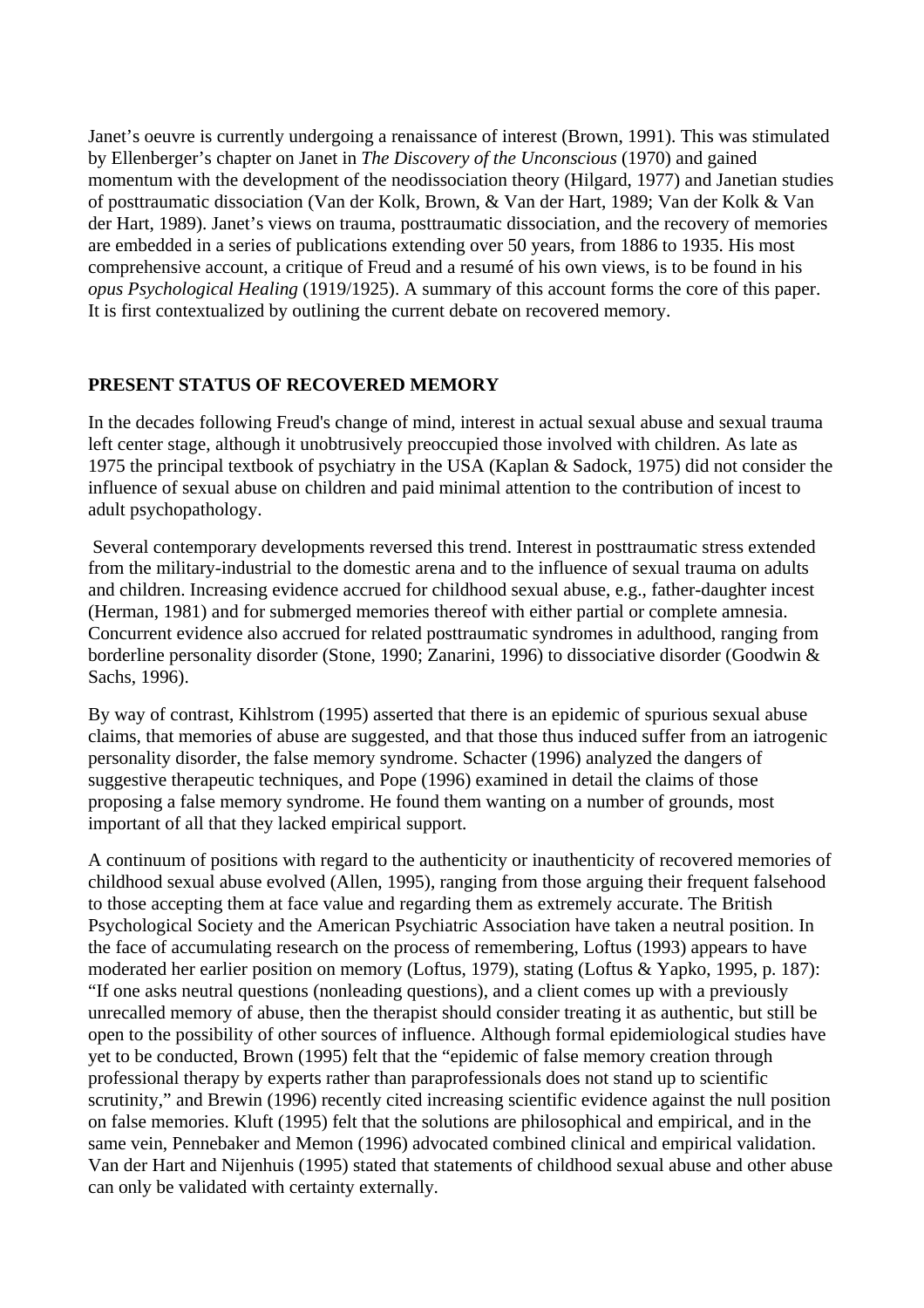### **FREUD ON POSTTRAUMATIC STRESS**

Janet's and Freud's studies on sexual trauma towards the close of the nineteenth century arose in an adversarial ambiance of assertion and counterassertion. As noted by Healy (1993, p. 14), Tardieu made a medicolegal study of "assaults on decency" in 1857, drawing attention to the frequency of child sexual abuse. Healy (1993, p. 14) further noted an orthodox medical response of denial: "Fournier in 1880 and Brouardel in 1883 argued for 'the simulation of sexual attacks on young children' and speculated on 'the causes of error in expert opinions with respect to sexual assaults.'" Healy felt that these reports would have been available to both Janet and Freud.

Freud's seduction theory was based on interpretation of data initially obtained by hypnotic uncovering and subsequently by the pressure technique in 18 clinical cases of hysteria (Freud, 1896). Israels and Schatzman (1993) reported that Freud (1896) initially defended the seduction theory providing seven answers alone to the objection that sexual abuse occurred in fantasy rather than reality. These objections comprised: the subject's reluctance to recall traumatic scenes, their resilience to suggestion; the uniformity of details, consistency with the rest of the case history, therapeutic success linked with uncovering, and independent corroboration. Only one year later, in September 1897, Freud switched to four "groups of motives" for changing his mind. The latter was subsequentlv published in the first selection from the Freud-Fliess letters (Freud, 1897a/1954), and later by Masson in the complete letters (1897b/1985). These motives included lack of therapeutic success, improbability of causatively perverse fathers in such widespread disorders, inability to ascertain truth from reality in the unconscious, and the possibility that sexual abuse might never have really occurred.

Freud subsequently recanted his sexual abuse theory (Freud, 1906), using instead his well known conflict model (Freud, 1905). Although Freud still gave some credence to the etiologic significance of sexual abuse, Powell and Boer (1995) contended "that he may have been significantly biased toward interpreting certain types of incest allegations as fantasies" (p. 563). As Bowers and Farvolden noted (1996), Freud referred to his earlier inability to discriminate between true cases and "the deceptive memories of hysterics concerning their childhood and the memory-traces of actual happenings" (Freud, 1906, p. 276). Instead, Freud mostly substituted disturbances of infantile sexuality for sexual trauma and substituted sexual fantasy and psychic reality for objective reality. He was thus able to retain his psychosexual model of personality development, basing it on failure to master key psychosexual developmental stages due to the threat of autoerotic activity and incestuous desires (Freud, 1905), and to the vicissitudes of the Oedipus complex (Freud, 1924). Actual memory gave way to repressed memory and to symbolic elaboration of disturbing sexual fantasy. However, the role of actual trauma was not entirely abandoned by the psychoanalysts. War trauma, for example, was seen as activating latent psychosexual processes. Simmel (1919) spoke of the contribution of combat trauma to symptom content rather than to the underlying psychosexual constellation or form. Just a decade later in his 1933 article, *Confusion of tongues between adults and the child,* Ferenczi bemoaned "the traumatic factors which had been unjustly neglected in recent years" (1933, p. 156).

## **JANET ON POSTTRAUMATIC STRESS**

Janet acknowledged sexual trauma and its psychological concomitants, regarding these as a subset of all posttraumatic disorders (Janet, 1919/1925). He described two principal nosological categories: posttraumatic hysteria, characterized by dissociation and persistence of memories as subconscious fixed ideas, and posttraumatic psychasthenia, in which memory is more actively retained in consciousness and obsessively recalled (Van der Kolk *et al.,* 1989). In both disorders,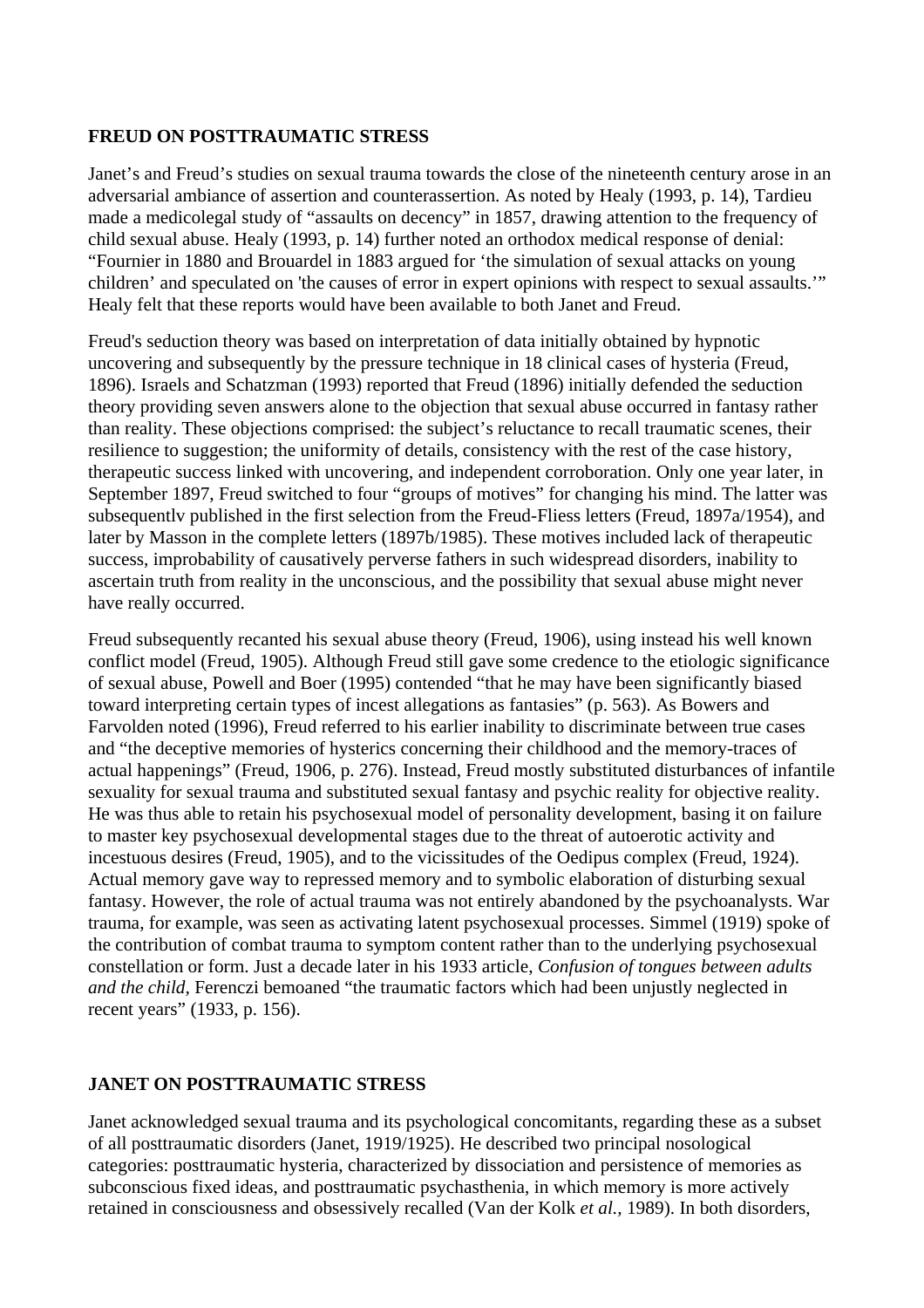memories are episodically active, and, when unchecked, this process results in posttraumatic decline with corresponding lack of mental integration or synthesis.

Janet considered posttraumatic hysteria to be essentially a disorder of the biographical function or memory processing. He summarized his theories in 1928 (Janet, 1928) and revised them in 1932 and 1935 (Janet, 1932, 1935). In the initial theory, Janet (1928) contrasted narrative memory comparable to normal reconstructive memories with experiential traumatic memory comprising more or less rigid repetitions of the same events (Janet, 1889, 1904, 1919, 1928). These conceptualizations have been taken up again by a number of contemporary authors: narrative or reconstructive memory, for example, by Loftus (1993) and Van der Kolk and Van der Hart (1991), and experiential traumatic memory by Van der KoIk and Van der Hart (1991), Van der KoIk and Fisler (1995), Van der Hart and Nijenhuis (1995), and Whitfield (1995).

Experiential traumatic memories are automatically reactivated and reenacted, often under statespecific trigger conditions. Janet wrote (1904) that traces of the traumatic memory linger as subconscious fixed ideas that can- not be 'liquidated' until they have been translated into a personal narrative. Janet (1894) further distinguished between primary fixed ideas, which are more faithful representations of the actual traumatic event, and secondary fixed ideas, which present after the disappearance of the former through treatment. Janet distinguished three forms of secondary fixed ideas: Derivative fixed ideas associated with the principal fixed idea, e.g., those of cemeteries, when associated with a principal fixed idea of death; stratified fixed ideas, associated with traumatic fixed ideas antedating the current trauma, and accidental fixed ideas, associated with subsequent stressful life events. Both primary and secondary fixed ideas continue to intrude into consciousness as terrifying perceptions, obsessional ruminations, and somatic disturbances such as those that accompany anxiety states.

 In the 1932 revision of this theory, Janet recognized that traumatic memory should rather be considered as vulnerable to postevent modifications. Of his famous case of posttraumatic grief, Irène, he wrote (Janet, 1932/1993): "I am now obliged to return to this point and to conclude that in the reproduction there is a certain organization in relation to the character and feelings of the patient, that this organization partially transforms the reproduction of the conduct by giving her something theatrical" (p. 97). He regarded such reproductions as abbreviated from the outset and further wrote: "There are suppressed details: when some months later I could help the patient to recall the complete memories of this night, I observed that many details had been absent during the delirium" (p. 97). The patient reproduced events which had not occurred, e.g., fantasies of suicide by lying on a railroad, and these were integrated into the enactment. Thus, even though traumatic memories are reproductive, they are not exact reflections of the original traumatic events. There is lack of concision, they are unadapted to the present, and there is a drive to *restitutio ad integrum*: If one element is activated, all of other elements automatically follow. Subjective modifications also include dreamlike distortions of reality and condensation of by joining different traumatic memories and fantasy elements. Van der Hart, Nijenhuis, and Van der Kolk (1997) further classified these transformations of historical facts into nonsocially adapted curtailments, in which key elements of traumatic experience may be omitted, and distortions, when for example another person's trauma is "experienced" as if it were the subject's own.

There are important differences between experiential traumatic memories (as manifestations of primary and secondary fixed ideas) and ordinary reconstructive memories (narrativeautobiographical memories). Traumatic memories are highly resistant to deliberate modification, for example, by autosuggestion or therapist-induced suggestion, for example, by the substitution technique (Van der Hart *et al.,* 1989). In regard to the latter, Janet frequently found symptomoriented therapeutic approaches too superficial on the one hand, and the direct approach or "neutralization" too potentially retraumatizing on the other. He therefore advocated preliminary substitution of neutral or even positive imagery for the traumatic memories (Janet, 1898a, 1889,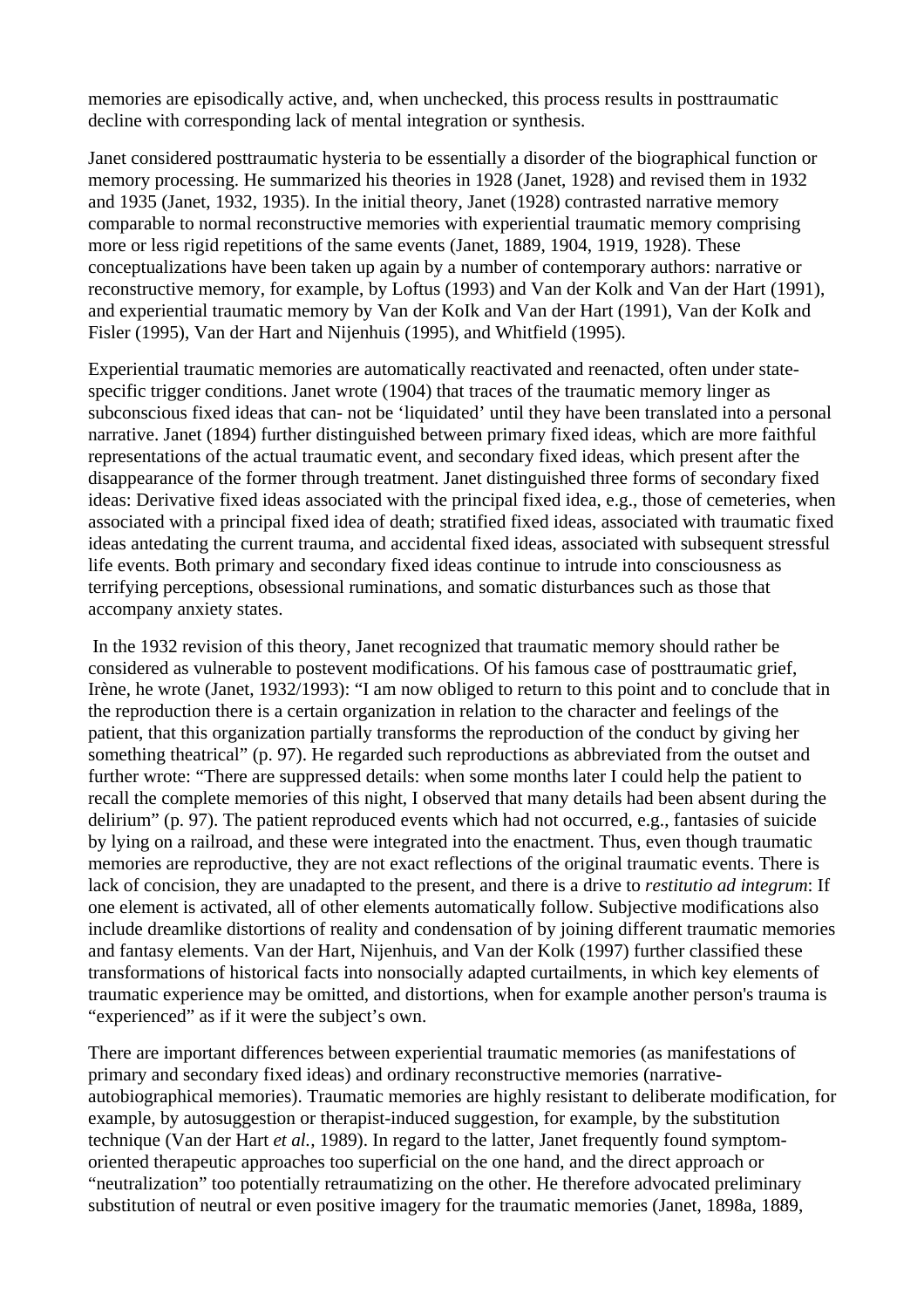1894). Following this indirect approach he was subsequently able to help patients access and attempt to assimilate their actual psychological trauma. This was a very arduous task with potential for further dissociation, retention of pathogenic fragments, and residual psychological "scarring" (Janet, 1919/1925, p. 678).

## **JANET'S CRITIQUE OF FREUD**

At the Seventeenth International Congress of Medicine, London, 1913, Janet presented a major critique of psychoanalysis (Janet, 1913). This report was translated and republished in the *Journal of Abnormal Psychology* (Janet, 1914/15a), and a follow-up paper specifically focused on sexual trauma (Janet, 1914/15b). These articles drew a critical response from Ernest Jones in a later issue of the same Journal (Jones, 1915). Janet subsequently expanded and summarized these themes. They form the basis for Chapter 11 of *Psychological Healing* (Janet, 1919/1925; cf. 1925, pp. 589- 698) and were presented in precise form in his *Principles of Psychotherapy* (Janet, 1923/ 1924, pp. 42-46). The following is a resume of the main points related to memories of sexual abuse taken from *Psychological Healing* (1925). The page references are to that work.

Janet's critique of Freud's sexual theories is embedded in his critique of psychoanalysis. He first examined Freud's methods of data collection. Addressing the unreliability of free association he wrote: "... the patient still feels himself to be under observation and will be more inclined than we are to suppose to rearrange his words so as to produce a definite effect" (p. 603). Janet continued by noting the limits of interpretation in which Freud linked trauma to repressed sexual wishes even to the point of subordination of obvious current trauma to putative fantasized early sexual abuse. A patient's current grief trauma had thus been interpreted by Freud in terms of frustrated unconscious sexuality (p. 607).

Nevertheless, Janet saw uncovering subconscious phenomena such as deliria, dreams, automatic writing, and somnambulism, as important approaches to accessing trauma (p. 605). He advocated dream induction, recording, and description, preferring to attribute conscious and incidental dream distortion rather than unconscious ideation according to Freud's psychosexual theories.

Janet next proceeded from methodological criticism of the interpretation of unconscious processes to examination of their etiologic "causes" (p. 608). He criticized Freud's substitution of repression for dissociation: "as an explanation of the subconscious character of certain traumatic memories" (p. 609). Rather, Janet regarded repression as an independent process resulting in dissociation. "Freud calls 'repression' what I called a 'narrowing of the field of consciousness'" (Janet, 1913, quoted by Ellenberger, 1970, p. 539). As such, repression was seen by Janet as actively caused rather than as a passive effect: "A memory or an idea which has been persistently repressed, disappears from consciousness, and no longer tries to manifest itself there; it becomes subconscious and lives apart; dissociation has resulted from repression" (p. 608). In separate existence, posttraumatic phenomena are then vulnerable to elaboration by association of ideas and can lead to dissociation not only of mental but also of physical phenomena.

Janet next criticized Freud's rubrication of trauma under the pansexual doctrine of the neuroses: "Whereas previous observers have held that traumatic memories are to be found in *some*  neuropaths, the psychoanalysts declare that, and this is their innovation, that such memories are to be found in *all* neuropaths" (p. 613). In line with arguments expressed in the current debate on recovered memories, Janet claimed that, when present, sexual trauma is usually obvious or readily inferred without resort to psychological interpretation: "the patient volunteers the information of rape, abandonment, adultery, etc." (pp. 613-614). In other cases the trauma must be uncovered, but in some, "With the best will in the world, the patient cannot recall anything of the kind" (p. 614).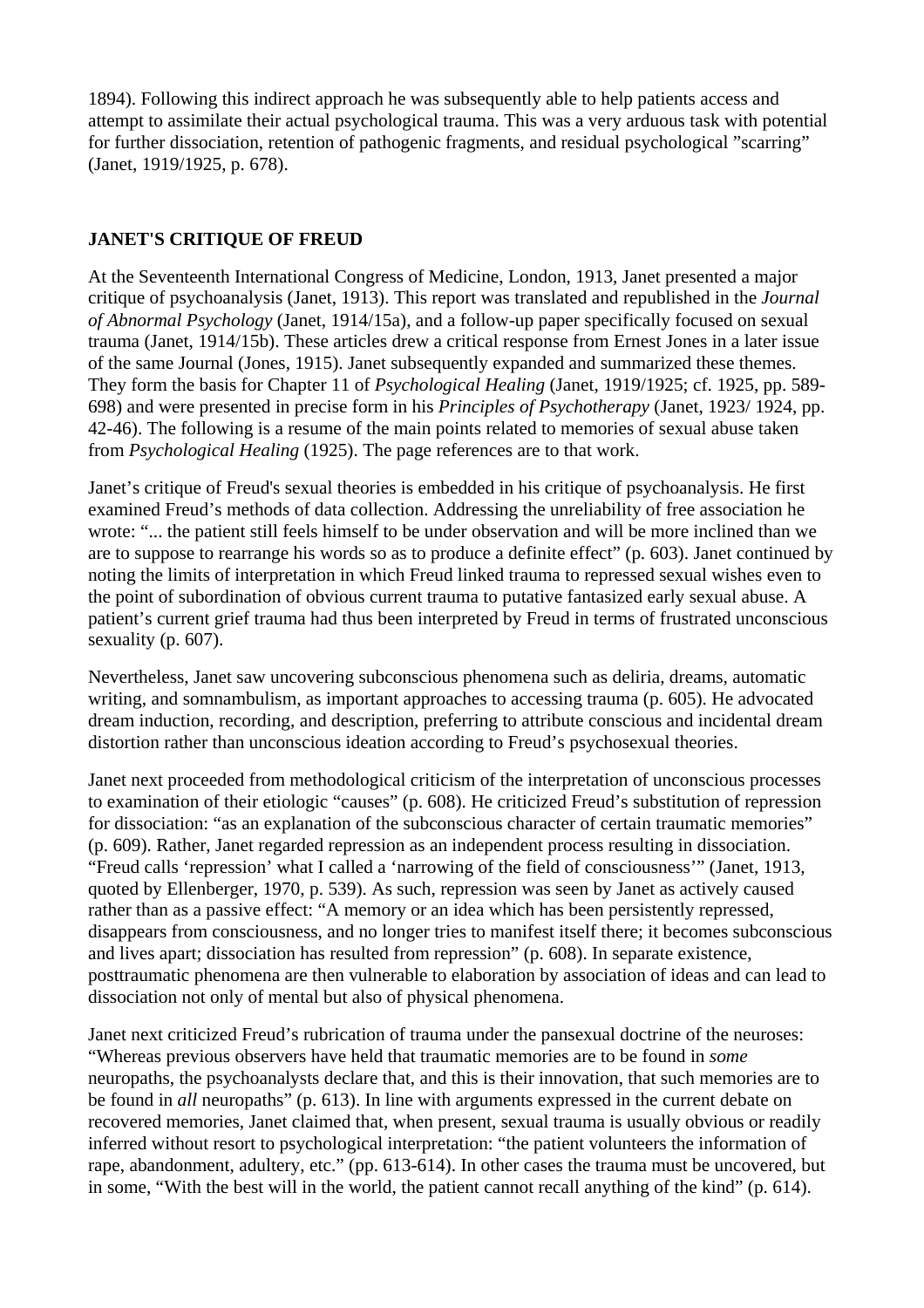Janet noted, however, that Freud later recanted: "It is proper to add that at a later date (1905) Freud admitted that he had been led astray in certain respects by the fallacious reminiscences of some of his patients. He was, therefore, no longer inclined to be quite so definite in his views as to the etiology of the various neuroses. But he still maintains as a fundamental principle that "in a normal sexual life a neurosis is impossible." He continues to believe that the neuroses, and even some of the psychoses, such as dementia praecox, have unique and specific causes. He still believes them to be due to a sexual disturbance consequent upon a mishap whose influence persists in the form of a traumatic memory" (p. 620).

In the next section, Janet made plain the ubiquity of sexual issues and themes and provided linguistic and logical objections to Freud's "unrestricted generalization," his pansexualism (p. 622). Regarding the specificity of these sexual occurrences for psychopathology, Janet wrote: "We must, then, be concerned with a sexual adventure or mishap serious enough to have disturbed the subject to such a degree that it has left a distressing memory, one still able, at the time when the patient comes to consult us, to arouse emotion, fatigue, and psychological disturbances. If the term be understood in this sense, then psychological analysts, i.e., Janetians, as contrasted with psychoanalysts, declare that in their experience such sexual adventures have not happened to every neuropath. They declare that only in a restricted number of their neuropathic patients can they find evidence of the existence of traumatic memories of this kind" (p. 623).

Janet differentiated nonsexual from sexual emotions and memories in "neuropaths." He felt that hysterical symptoms frequently follow nonsexual incidents, and that traumatic hysteria is often associated with nonsexual emotions, memories, and fixed ideas, so that "... every memory, every thought, competent to arouse strong and lasting emotions can play the part of a fixed idea, and may originate hysterical, i.e., dissociative, symptoms" (p. 625). Janet proceeded with a philosophical critique: "To me it seems that the psychoanalytic method is, before all, a method of symbolical and arbitrary construction; it shows how the facts 'might be' explained if the sexual causation of the neuroses had been definitely accepted, but its application cannot be insisted upon so long as that theory is still unproved" (pp. 627-628).

Janet then presented his views on the probable contribution of sexual trauma to the neuroses. He agreed that there are a proportion in whom sexual trauma causes emotion, exhaustion, and reduction in psychological tension (Freud's ego strength). These findings are consistent with those of Freud's initial seduction theory. In other neuroses, sexual disturbances are secondary: "In many cases we can prove that sexual disturbances, e.g., frigidity, are not the cause of the nervous disorder but are its consequence and its expression" (Janet, 1903, Vol. I, p. 623) (p. 630). In this regard, he cited the transient need of depressed patients to escape their suffering through the compulsive need to love and be loved (p. 631). This he regarded as part of a general disturbance, e.g., aboulia (a disturbance of volition), often ante-dating the sexual disorder (pp. 632-663).

Janet finally summarized his critique of Freud's sexual theories. He felt that one cannot assume the presence of repression or the symptomatic consequences of it if there is no evidence (p. 650). According to Janet, "transformed, i.e., repressed, memories" are not always present (p. 651): "Must we hunt for transformed memories as explanations for the authoritarian manias or love manias which are so natural an outcome of a desire for self-defense or of self-elevation?" Espousing clinical skepticism, Janet wrote "It is far more likely that a symptom is caused by the laws of the disease than by accidental memories. We must not interpret symptoms historically unless clinical observation makes such an interpretation indispensable, and we should never indulge in risky hypotheses" (p. 651). There may be no particular traumatic event and no traumatic memory.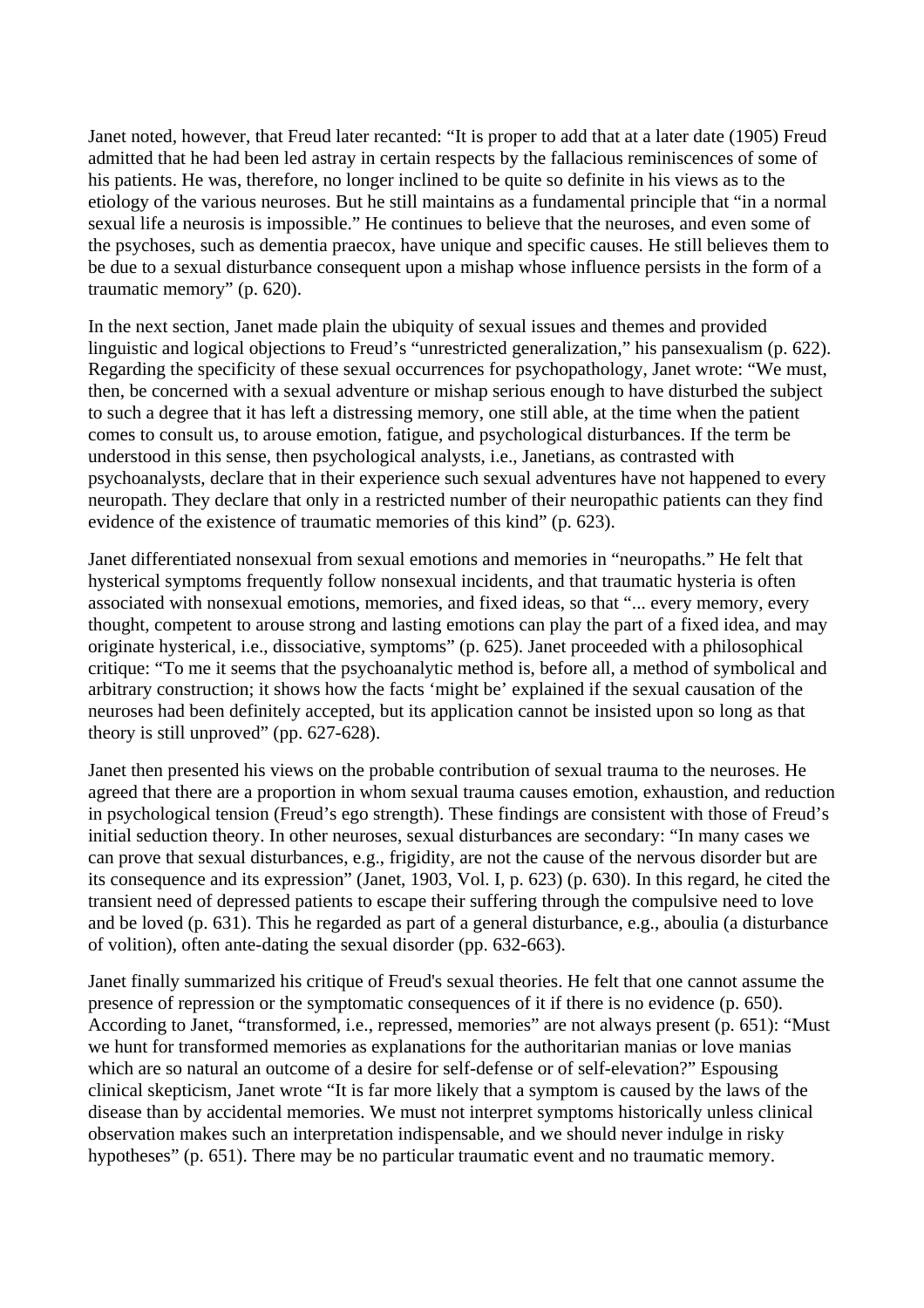Returning to etiology, Janet emphasized multifactorial causation. Thus, in addition to antecedent trauma and chronic factors, he drew attention to the contribution of ongoing life-stresses, bodily disorders, intoxications, and fatigue against a backdrop of heredity and constitution (p. 652). Referring to his hierarchical "economic" model (Janet, 1903), which described levels of integrity of personality functioning (themselves the counterparts of Freud's ego strength or weakness), he suggested that following trauma (and in mental illness in general) there is a lowering of psychological tension or organizational capacity, so that the subject may have difficulty regaining the previous level.

# **JANET'S APPROACH TO PSYCHOLOGICAL TRAUMA**

In contrast to Freud, Janet did not regard trauma as the basis of all neurosis. Instead, he believed that it contributed to an important subset, with sexual trauma forming a further subset. Thus, he found "In some, seduction and a concealed childbirth. In some patients there was paraplegia, with contracture of the adductor muscles ("the guardians of virginity") brought about by the memory of rape or by that of sexual relationships with a husband who had become odious." In this connection, he quoted the case of Ky., whose posttraumatic hysteria could be linked with paternal incest (Janet, 1898b, Vol. II, p. 519): "I ascertained that there was an intimated relationship between the symptoms and the memory of the incestuous intimacy with the dread of its consequences. By modifying the patient's ideas, I was able to relieve her of all her symptoms and thus to confirm my theory [hypothesis] as to their origin" (p. 593).

 Janet recognized that therapists would require rules for the diagnosis of traumatic memories: "Whereas some doctors never trouble their heads about traumatic memories and do not even know that these exist and whereas others fancy them everywhere, there is a place for persons who take a middle course and who believe that they are able to detect the existence of traumatic memories in specific cases. The doctors comprising the last group need diagnostic rules. Unfortunately the psychological phenomena in question are still imperfectly known, and it is far from easy to give precise indications" (p. 670).

Janet suggested the following grounds for endorsing a link between memories and symptoms: onset of symptoms concurrent with a tendency to dwell on the memory, development of symptoms parallel with the evolution of the memory, and symptoms modified by the modification of the memory. He concluded that "Not until I had made a great many verifications of this kind, did I feel justified in believing that in certain cases, a traumatic memory had been a factor of disease" (p. 594; also quoted by Powell & Boer, 1994). For Janet, the cause of any given psychological illness is determined by elimination. Thus one must exclude cases of exhaustion due to routine social pressures, e.g., what is now known as psychological "burn-out." "When we can find no explanation in the subject's extant life, we are certainly entitled to delve into his past" (p. 670). This also included interviewing other family members. Janet felt that one must not be too circumspect in exploring trauma. On the other hand, one must reduce the risk of reactivation of traumatic memories and the possibility of doing harm: "If the doctor is careful not to make up his mind beforehand that he will find a memory responsible for the whole illness ... he will be able to make his examination tactfully and without unduly troubling the patient's mind" (pp. 670-671). Janet's general guidelines for the detection of traumatic memories were thus to avoid suggestive influence and to proceed with tact and without prejudgment of memory, not the least sexual memory.

Janet preferred the thorough approach to history-taking of the German school (p. 671). Indications of trauma, whether the trauma is sexual or non-sexual, are often indirect, including amnesias, phobias, emotional reactions to issues raised, and reactive ("accidental") depressions, i.e., unrelated to personal development or to alterations in general health status. These reactions have the power to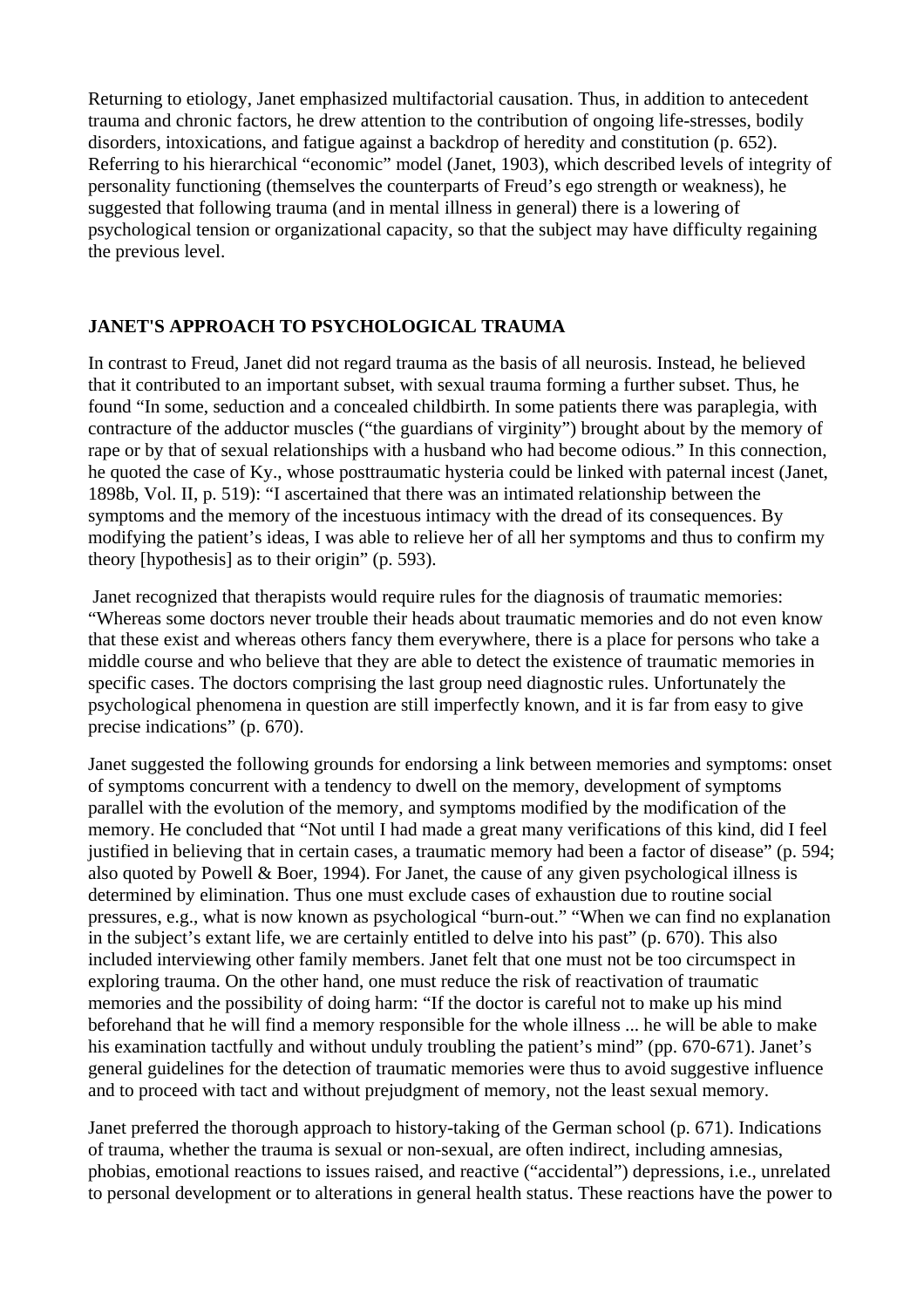reactivate traumatic memory, and when thus elicited, one must ask what part it plays and whether it is still traumatic: "We are only entitled to regard as traumatic memories, those memories which recur again and again at the present time and which lead the patient to make efforts which are frequent, obvious, and competent to induce exhaustion" (pp. 671- 672).

## **DISCUSSION**

Janet's critique of Freud's sexual trauma theory finds striking parallels in present day criticisms including those of Macmillan (1989, 1990, 1997). Israels and Schatzman (1993) showed that Freud's evidence for his seduction theory was flawed and that the supposed stories of seduction were most probably fantasies and the consequence of Freud's highly suggestive therapeutic procedures. Powell and Boer (1994) examined Freudian antecedents (Freud, 1896) of the present day debate on recovered memory. They too found Freud's therapeutic procedures highly suggestive, and his reasons for validating recovered memories strongly subject to confirmatory bias, a process defined by Brehm and Kassin (1993). They found support for these contentions in the work of Janet, who had repeatedly alluded to Freud's tendency to select his evidence to support his theories, e.g., "The psychoanalysts set to work in order to discover a traumatic memory, with the *a priori*  conviction that it is there to be discovered ... owing to the nature of their methods, they can invariable find what they seek" (1919/1925, p. 653).

Janet, however, did not sufficiently distinguish between Freud's sexual trauma theory and subsequent pansexual model of neurosis. In his critique of Freud's pansexualism, by conflating sexual trauma with general sexual themes, Janet inadvertently down played sexual trauma. Freud's first model of the neuroses, although based on the seduction hypothesis, was not specific with regard to the part played by childhood sexual abuse and traumatic memory. By way of contrast, "Janet argued that these disorders are multifactorial and are underpinned by traumatic experiences in only a portion of cases. When trauma does obtain, Janet discouraged an exclusive focus on sexual events at the expense of other nonsexual and later incidental trauma, although he may have underplayed sexual trauma, in particular incest, since he did not mention many cases" (Hacking, 1995).

While there is increasing evidence for linking childhood sexual abuse with adult mental illness (e.g., Mullen, Martin, Anderson, Romans, & Herbison, 1993), particularly personality and dissociative disorders, the extent of the link has yet to be established. A number of empirical studies indicate that many patients with dissociative identity disorder report childhood sexual abuse. These studies have been recently subject of a comprehensive overview by the Dutch researchers, Boon and Draijer (1993). Their own study supported the view that dissociative identity disorder can be considered to be a specific and complicated posttraumatic stress disorder which develops in early childhood in response to severe and chronic abuse. They went on to propose a continuum of trauma-related disorders ranging from posttraumatic stress disorder (incidental trauma), through borderline personality and somatization disorder (moderate to severe early trauma) to dissociative identity disorder (very severe early trauma). Boon and Draijer's study was based on unconfirmed reports. Kluft (1997) analyzed the scientific literature vis-a-vis the rate of independent validation of reports of abuse in dissociative identity disorder. He noted that Coons and Milstein (1986) gave an 85% validation rate, which was subsequently confirmed by Coons (1994). These studies, however, did not examine the rate of confirmation of recovered memories. In Kluft's own study of dissociative identity disorder (1995, 1997), 56% had instances of confirmed abuse. Of this 56%, over half had either always retained a conscious awareness of their experience of abuse or were able to obtain confirmatory documentation during the course of treatment.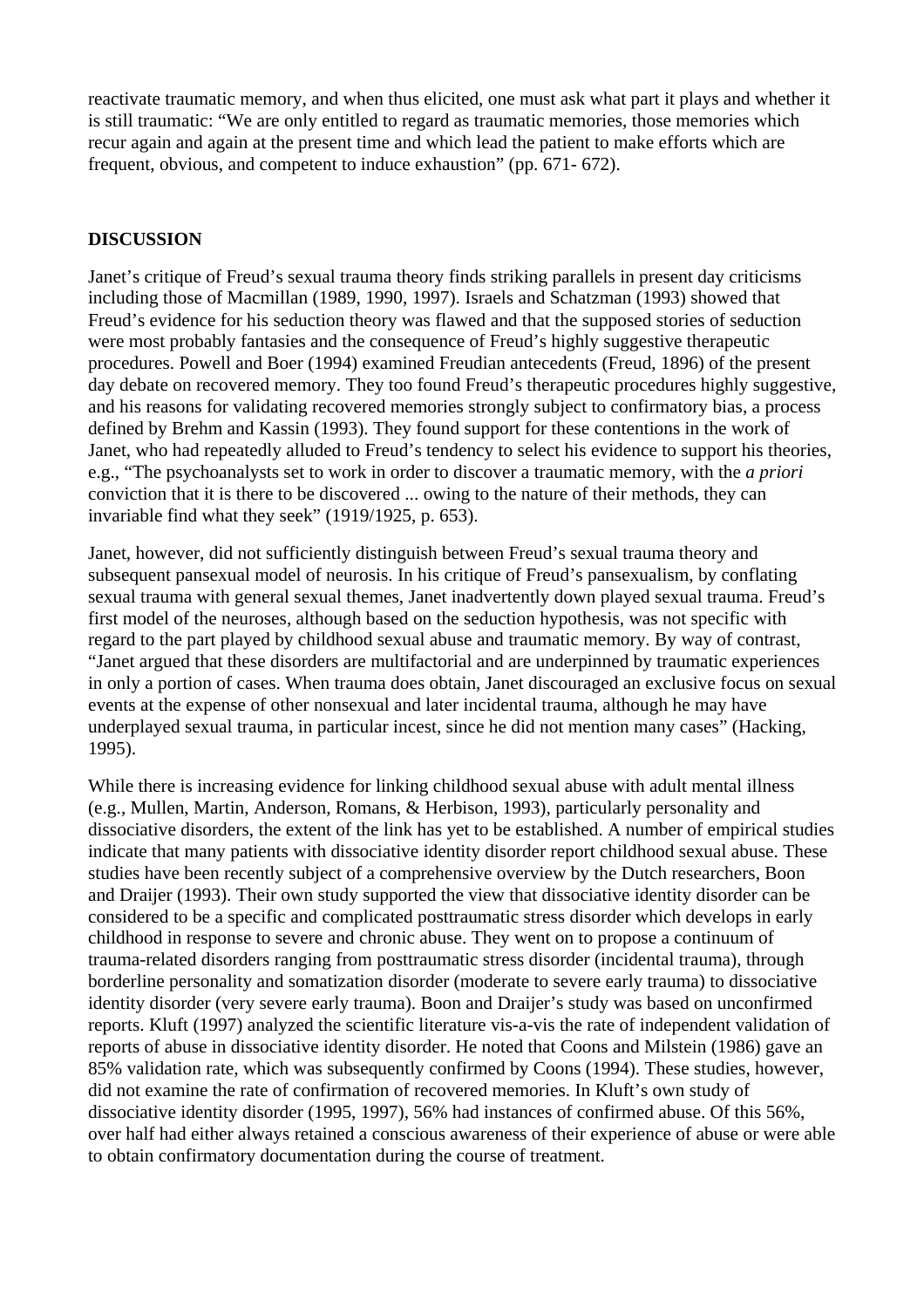In a warning similar to Janet's, Dowson and Grounds felt that "The evidence does not suggest that certain childhood experiences are necessary for the development of a particular personality disorder or that the effects of sexual abuse are readily predictable in an individual" (1995, p. 188). Janet's rejection of the generalization of childhood sexual abuse as the exclusive etiologic factor in hysteria and the neuroses is an appropriate caution and a guide in diagnosis of patients presenting with severe dissociative and personality disorders. When such disorder has been identified, it is therefore important to evaluate dispassionately a history of incest or other forms of childhood sexual abuse. Denial of the occurrence of amnesia for trauma occurring in both the professional and lay communities mostly lacks empirical support (Pope, 1996). Total amnesia has been reported for combat trauma (Thom & Fenton, 1920; Myers, 1940; Sargant & Slater, 1941; Torrie, 1944; Fisher, 1945; Grinker & Spiegel, 1945; Hendin, Haas, Singer, Houghton, Schwartz, & Wallen, 1985; Sonneneberg, Blank, & Talbot, 1985), extreme experiences in concentration camps (Jaffe, 1968; Niederland, 1968), torture (Goldfeld, Mollica, Pesanvento, & Faraone, 1988), traumatic loss (Van der Hart, Brown, & Turco, 1990; Coons & Milstein, 1992), and robbery (Senguta, Jena, & Saxena, 1993). Coons and Milstein (1992) reported dissociative amnesia induced by physical abuse, marital discord, committed crime, and suicide attempts. These studies tend to confirm the existence of acute or chronic total amnesia for actual traumatic experiences. Furthermore, a number of studies have pointed to the temporary existence of (total) amnesia for sexual abuse in childhood (e.g., Albach, 1993; Briere & Conte, 1993; Feldman-Summers & Pope, 1994; Williams, 1995; Elliott, 1997). Whitfield (1996) summarized the findings of 31 such studies. The percentage of those reporting amnesia varies widely, but some research supports the clinical observation that subjects can forget about sexual abuse in childhood for considerable periods of time. Even were the validity of the links between sexual abuse in childhood, traumatic memory, amnesia, and dissociative and other psychopathology accepted, the reliability of the process of clinical exploration remains a central issue. This is particularly so in the current context of widespread dissemination in media of the link between sexual abuse in childhood and adult psychiatric disorder. Thus, the reliability of therapists' elucidation and patients' reporting of traumatic stress must be considered. All agree that identification of traumatic memories, particularly of sexual abuse in childhood, should proceed with caution. These memories should neither be exaggerated, nor should they be downplayed. Thus, Van der Hart and Van der Velden (1995) advised practitioners to "Treat the disorder(s) you have determined after careful study, not the disorders that you perhaps suspect" (p. 436), and Schooler, Bendiksen, and Arnbadar (1997) advocated a balanced approach when seeking to distinguish between fabricated and recovered memories of sexual abuse. In this regard, there are currently a number of sound, clinical guidelines (Brown, 1995; Van der Hart & Nijenhuis, 1995; Kluft, 1996; Pope & Brown, 1996).

Spiegel and Scheflin (1994) stated that accuracy of memory cannot be guaranteed by its detail, vividness, degree of emotional involvement, consistency over time, self-confidence, honesty, and attestation to good memory. Sources of diagnostic inaccuracy may include credulousness of patients' "stories," confounding different traumatic memories, mixing real experiences with fantasy or symbolic elements, and confabulating by filling in the holes of traumatic memories. Amongst others, Spiegel and Scheflin (1994) cite the following criteria for plausibility of traumatic memories: the nature of the symptoms and signs, trigger phenomena, flashbacks and reexperiences, transference of trauma, role of external motives, responsivity to treatment, and external evidence. KIuft (1996) offered the following preliminary clinical recommendations: make a thorough psychiatric diagnostic evaluation; when sexual abuse in childhood is suspected, check the patient's suggestibility, and if this obtains, refrain from hypnotic uncovering; when there is no evidence for sexual abuse in childhood, don't reinforce patient's expressions either for or against it; avoid leading questions or suggestions; draw conclusions cautiously; chart objective, narrative evidence; use other sources of information; discourage communication with perpetrators; acknowledge fallibility of one's own and patient's memory; stabilize the patient's mental state before treating the traumatic memories. Clearly this field is in flux, and more recent guidelines for example eschew the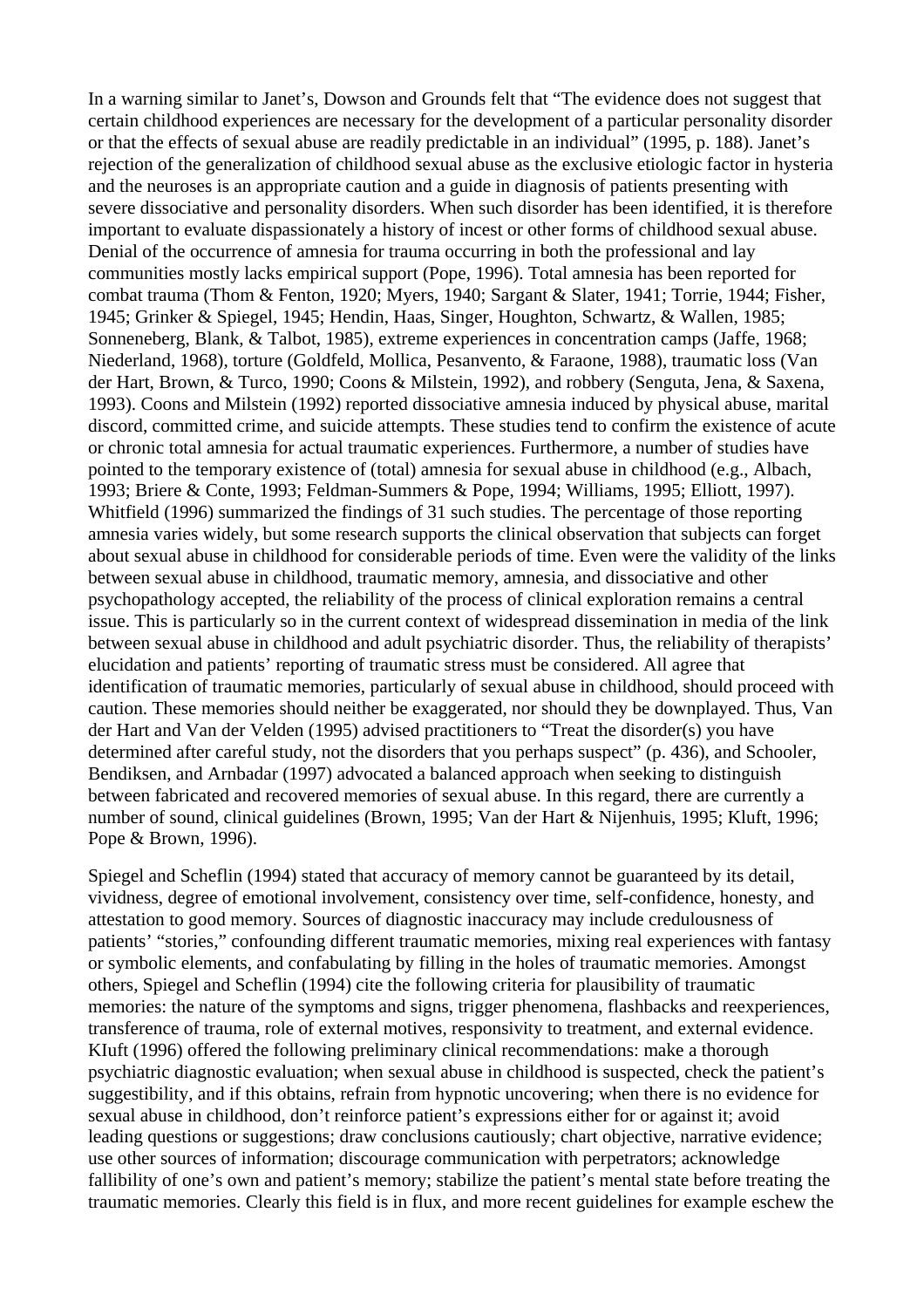use of hypnosis altogether when assessing patients for a history of sexual abuse. Contraindications for treating the latter include no awareness of history of trauma, ongoing abuse or enmeshment with perpetrators, and general contraindications such as extreme regression, ego-weakness, and severe psychopathology such as psychosis.

Ellenberger wrote (1970, p. 406) that "The influence of Janet on Freud is a controversial problem," that has never been objectively studied. The following is a partial listing of Janetian and equivalent Freudian concepts: unconscious, repressed complexes or subconscious, dissociated, fixed ideas; transference or rapport, somnambulistic influence, and the need for direction; free association or automatic talking; psychoanalysis or psychological analysis; working through or dissociation as a therapeutic process; the reality principle or function of reality; ego strength or weakness or levels of psychological tension and degrees of psychological synthesis and complementary series or constitutional stigmata with incidental or "accidental" traumatic stress factors.

Clearly Janet influenced Freud's first sexual trauma model. In this regard, Ellenberger (1970) quoted Regis and Hesnard (1922, p. 352): "'The methods and concepts of Freud were modeled after those of Janet, of whom he seems to have inspire himself constantly'—until the paths of the two diverged" (Ellenberger, 1970, pp. 539-540). Adopting a broader based, empirical clinical approach, post-Freudian psychoanalysts have since tried to widen their concepts, e.g., that of repression, so as to include both conscious (suppression) and unconscious dimensions (Erdelyi, 1994, 1996). We suggest that Janet's approach to dissociation and traumatic memory would therefore richly repay further study.

#### **REFERENCES**

ALBACH, F. (1993) *Freud's verleidingstheorie: Incest, trauma, hysterie.* Middelburg, Netherlands: Stichting Petra.

ALLEN, J. G. (1995). The spectrum of accuracy in memories of childhood trauma. *Harvard Reiew of Psychiatry,* 3, 84- 95.

BOON, S., & DRAIJER, N. (1993). *Multiple personality disorder in the Netherlands: A study of reliability and validity of the diagnosis.* Lisse, Netherlands: Swets & Zeitlinger.

BOWERS, K. *S.,* & FARVOLDEN, P. (1996). Revisiting a century-old Freudian slip: From suggestion disavowed to the truth repressed. *Psychological Bulletin,* 149, 355-380.

BREHM, S. S., & KASSIN, S. M. (1993). *Social psychology* (2nd ed.). New York: Houghton Mifflin.

BREWIN, C. R. (1996). Scientific status of recovered memories. *British Journal of Psychiatry,* 169, 131-134.

BRIERE, J., & CONTE, J. (1993). Self-reported amnesia for abuse in adults molested as children. *Journal of Traumatic Stress,* 6, 21-31.

BROWN, D. (1995). Pseudomemories: The standard of science and the standard of care. *Ameri can Journal of Clinical Hypnosis,* 37, 1-24.

BROWN, D., SCHEFLIN, A., & HAMMOND, D. C. (1998). *Memory, trauma treatment, and the law.* New York: W.W. Norton & Co.

BROWN, P. (1991). Pierre Janet: Alienist reintegrated. *Current Opinion in Psychiatry,* 4, 389-395.

COONS, P. M. (1994). Confirmation of childhood abuse in childhood and adolescent cases of

multiple personality disorder. *Journal of Nervous and Mental Disease,* 182, 461-464.

COONS, P. M., & MILSTEIN, V. (1986). Psychosexual disturbances in multiple personality: Characteristics, etiology, and treatment. *Journal of Clinical Psychiatry,* 47, 106-110.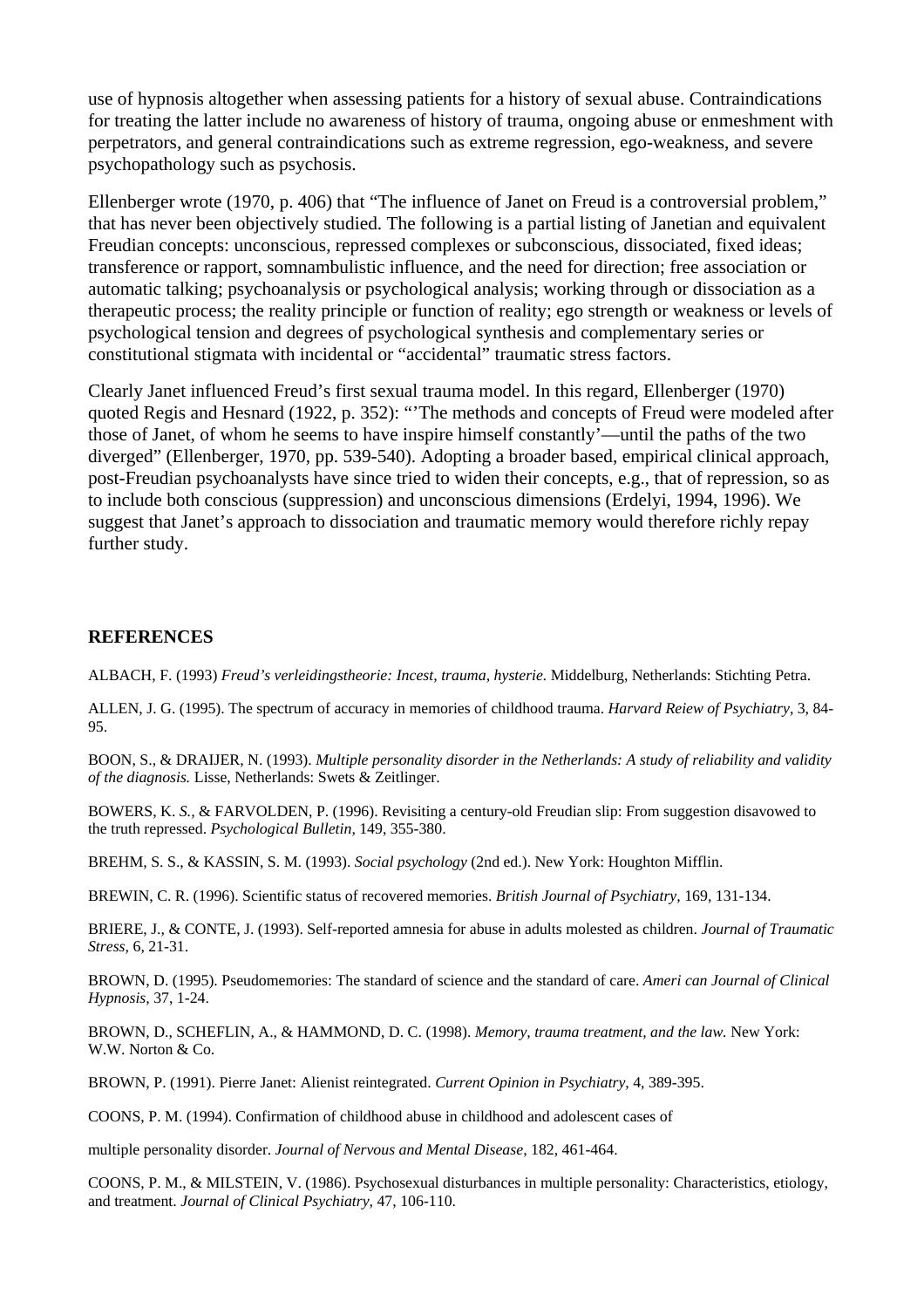COONS, P. M., & MILSTEIN, V. (1992). Psychogenic amnesia: A clinical investigation of 25 cases. *Dissociation,* 5, 73-79.

DOWSON, J. H., & GROUNDS, A. T. (1995). *Personality disorders: Recognition and management.* Cambridge, UK: Cambridge University Press.

ELLENBERGER, H. F. (1970). *The discovery of the unconscious: The history and evolution of dynamic psychiatry.*  New York: Basic Books.

ELLIOTT, D. M. (1997). Traumatic events: Prevalence and delayed recall in the general population. *Journal of Consulting and Clinical Psychology,* 65, 811-820.

ERDELYI, M. H. (1994). Dissociation, defense, and the unconscious. In D. Spiegel (Ed.), *Dissociation: Culture, mind, and body.* Washington, DC: American Psychiatric Press. Pp. 3-20.

ERDELYI, M. H. (1996). *The recovery of unconscious memories: Hypermnesia and reminiscence.* Chicago, IL: The University of Chicago Press.

FELDMAN-SUMMERS, S., & POPE, K. S. (1994). The experience of 'forgetting' in childhood: A national survey of psychologists. *Journal of Consulting and Clinical Psychology,* 62, 636-369.

FERENCZI, S. (1933). Confusion of tongues between adults and the child. In S. Ferenczi (Ed.), *Final contributions to the problems and methods of psycho-analysis.* London: Hogarth, 1955. Pp.156-167.

FISHER, C. (1945). Amnestic states in war neuroses. *Psychiatric Quarterly,* 14, 437-458.

FREUD, S. (1896). The etiology of hysteria. In J. Strachey (Ed. and Transl.), *The standard edition of the complete works of Sigmund Freud,* Vol. 3. London: Hogarth, 1953. Pp. 189-221.

FREUD, S. (1897a). Letter in: *The origins of psychoanalysis: Letters to Wilhelm Fliess, drafts and notes: 1887-1902.*  London: Imago, 1954.

FREUD, S. (1897b). Letter in J. M. Masson (Ed. and Transl.), *The complete letters of Sigmund Freud to Wilhelm Fliess 1887-1904.* Cambridge, MA: Harvard Belknap, 1985.

FREUD, S. (1905). Three essays on the theory of sexuality. In J. Strachey (Ed. and Transl.) *The standard edition of the complete works of Sigmund Freud,* Vol. 7. London: Hogarth, 1953. Pp. 125-243.

FREUD, S. (1906). My views on the part played by sexuality in the etiology of the neuroses. In J. Strachey (Ed. and Transl.), *The standard edition of the complete works of Sigmund Freud,* Vol. 7. London: Hogarth, 1953. Pp. 269-279.

FREUD, S (1924). The dissolution of the Oedipus complex. In J. Strachey (Ed. and Transl.), *The standard edition of the complete works of Sigmund Freud,* Vol. 19. London: Hogarth, 1953. Pp. 171-179.

GOLDFELD, A. E., MOLLICA, R F., PESANVENTO, B. H., & FARAONE, S. V. (1988). The physical and psychological sequelae of torture: Symptomatology and diagnosis. *Journal of the American Medical Association,* 259, 2725-2729.

GOODWIN, J. M., & SACHS, R G. (1996). Child abuse in the etiology of dissociative disorders. In L. K. Michelson & W. J. Ray (Eds.), *Handbook of dissociation: Theoretical empirical and clinical perspectives.* New York: Plenum. Pp. 91-105.

GRINKER, R, & SPIEGEL, J. P. (1954). *Men under stress.* Philadelphia, PA: Blakiston.

GUTHEIL, T. G. (1993). True or false memories of sexual abuse? A forensic psychiatric view. *Psychiatric Annals,* 23, 527-531.

HACKING, I. (1995). *Rewriting the soul: Multiple personality and the sciences of memory.* Princeton, NJ: Princeton University Press.

HEALY, D. (1993). *Images of trauma: From hysteria to posttraumatic disorder.* London: Faber & Faber.

HENDIN, H., HAAS, A P., SINGER, P., HOUGHTON, W:, SCHWARTZ, M., & WALLEN, V. (1985). The reliving experience in Vietnam veterans with posttraumatic stress disorders. In W.E. Kelly (Ed.), *Posttraumatic stress disorder and the war veteran patient.* New York: Basic Books. Pp. 72-84.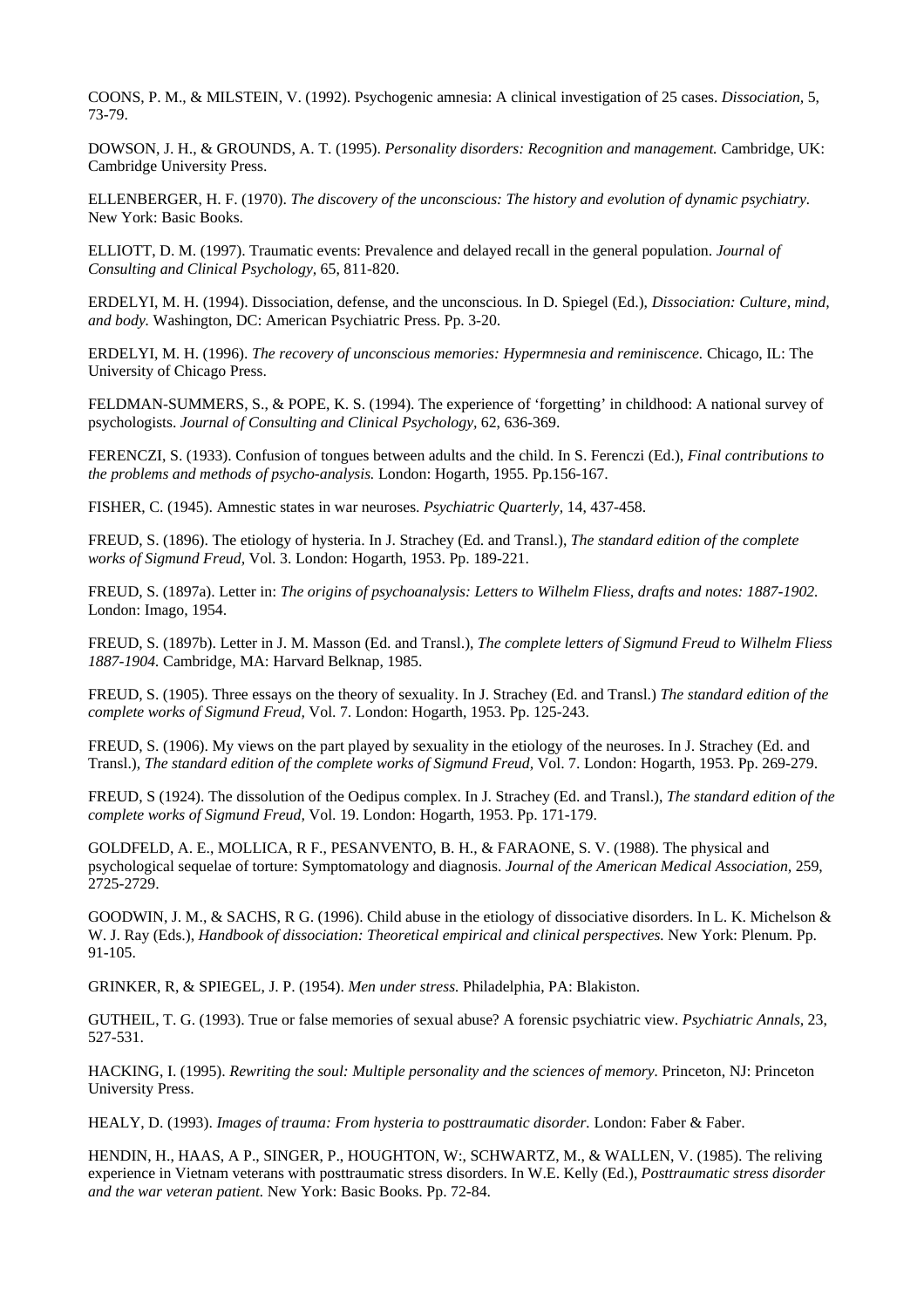HERMAN, J. (1981). *Father-daughter incest.* Cambridge, MA: Harvard University Press.

HERMAN, J. (1992). *Trauma and recovery.* New York: Basic Books.

HILGARD, E. R. (1977). *Divided consciousness: Multiple controls in human thought and action*. New York: Wiley.

ISRAELS, H., & SCHATZMAN, M. (1993). The seduction theory. *History of Psychiatry,* 4, 23-59.

JAFFE, R. (1968). Dissociative phenomena in former concentration camp inmates. *International Journal of Psychoanalysis,* 49, 310-312.

JANET, P. (1889). *L'automatisme psychologique.* Paris: F. Alcan. (Reprint: Paris: Société Pierre Janet, Payot, 1973.)

JANET, P. (1894). Histoire d'une idée fixe. *Revue Philosophique,* 37, 121-163.

JANET, P. (1898). *Traitement psychologique de l'hystérie.* In A. Robin (Ed.), *Traité de thérapeutique appliquée.* Paris: F. Alcan. Pp. 140-216. Also in P. Janet (1991), *L'état mental des hystériques* (2nd ed.). Paris: F. Alcan. Pp. 621-688.

JANET, P. (1898b). *Névroses et idées fixes.* Paris: F. Alcan. (Reprint: Paris: Société Pierre Janet, Payot, 1990.)

JANET, P. (1903). *Les obsessions et la psychasthénie.* Paris: F. Alcan.

JANET, P. (1904). L'amnésie et la dissociation des souvenirs par l'émotion. *Journal de Psychologie,* 1, 417-453. Also in P. Janet (1991), *L'état mental des hystériques* (2nd ed.). Paris: F. Alcan. Pp. 506-544.

JANET, P. (1913). Psycho-analysis. Report to the Section of Psychiatry, XVIIth International Congress of Medicine, London, 1913. London: Oxford University Press/Hodder & Stoughton.

JANET, P. (1914/15a). Psychoanalysis. W. G. Bean (Transl.), *Journal of Abnormal Psychology,* 9. 1-35.

JANET, P. (1914/15b). Psychoanalysis: Traumatic memories relative to sexuality. W. G. Bean (Transl.), *Journal of Abnormal Psychology, 9*, 153-187*.* 

JANET, P. (1919). *Les médications psychologiques.* Paris: F. Alcan. (English Ed.: *Psychological healing.* E. & C. Paul (Transl.) New York: Macmillan, 1925.)

JANET, P. (1920). *The major symptoms of hysteria* (2nd ed.) New York: Macmillan. (Reprint: Hafner, New York, 1965.)

JANET, P. (1923). *La médicine psychologique.* Paris: Flammarion. (English Ed.: *Principles of psychotherapy.* E. & C. Paul, Transl.). New York: Macmillan, 1924.

JANET, P. (1928). *L'évolution de la mémoire et de la notion du temps.* Paris: A. Chahine.

JANET, P. (1932). Les croyances et les hallucinations. *Revue Philosophique,* 113, **I,** 278-331. (Also in *Bulletin de Psychologie,* 1993, 47, 93-118.)

JANET, P. (1935). Réalisation et interprétation. *Annales Médico-Psychologiques,* 93, II, 329-366.

JONES, E. (1915). Professor Janet on psychoanalysis: A rejoinder. *Journal of Abnormal Psychology,* 9, 400.

KAPLAN, H.I., & SADOCK, B. J. (1975). *Comprehensive textbook of psychiatry.* Baltimore, MD: Williams & Wilkins.

KIHLSTROM, J. (1995). The trauma-memory argument. *Consciousness and Cognition*, 4, 65-67. KLUFT, R P. (1995). The confirmation and disconfirmation of memories of abuse in dissociative

identity disorder patients: A naturalistic study. *Dissociation*, 8, 253-258.

KLUFT, R P. (1996). Treating the traumatic memories of patients with dissociative identity disorder. *American Journal of Psychiatry,* 153(7; Festschrift Supplement), 103-110.

KLUFT, R. P. (1997). The argument for the reality of delayed recall of trauma. In P. S. Appelbaum, L. A. Uyehara, & M. R. Elin (Eds.), *Trauma and memory: Clinical and legal controversies.* New York: Oxford University Press. Pp. 25- 57.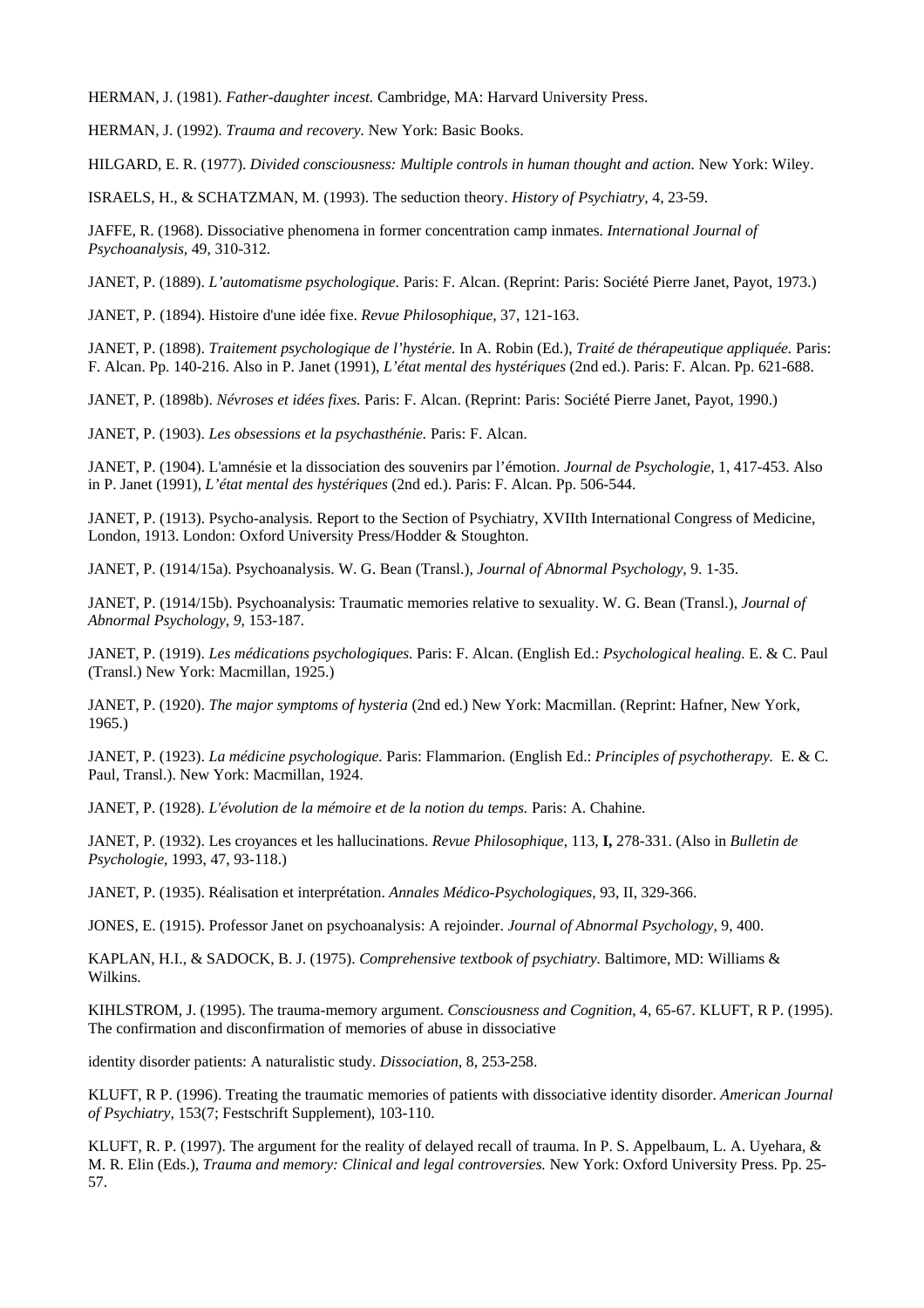LINDSAY, D. S., & BRIERE, J. (1997). The controversy regarding recovered memories of childhood sexual abuse: Pitfalls, bridges, and future directions. *Journal of Interpersonal Violence,* 12, 631-647.

LOFTUS, E. F. (1979). The malleability of memory. *American Psychologist,* 48, 518-537.

LOFTUS, E. F. (1993). The reality of repressed memories. *American Psychologist,* 48, 518-537. LOFTUS, E. F., & YAPKO, M. D. (1995). Psychotherapy and the recovery of repressed memories. In T. Ney (Ed.), *True and false allegations of child sexual abuse.* New York: Brunner/Mazel. Pp. 176-191.

MACMILLAN, M. B. (1989). Freud's expectations and the childhood seduction theory. In L. Spurling (Ed.), *Sigmund Freud: Critical assessments.* Vol. 1. *Freud and the origins of psychoanalysis.* London: Routledge. Pp. 366-383. (Reprinted from *Australian Journal of Psychology,* 1977, 29, 223-236.)

MACMILLAN, M. B. (1990). New answers to old questions: What the complete Freud-Fliess correspondence tells us. *The Psychoanalytic Review,* 77, 555-572.

MACMILLAN, M. B. (1997). *Freud evaluated: The completed arc.* Cambridge, MA: The MIT Press.

MASSON, J. M. (1984). *The assault on truth: Freud's suppression of the seduction theory.* New York: Farrar, Straus, & Giroux.

MULLEN, P. E., MARTIN, J. L., ANDERSON, J. C., ROMANS, S. E., & HERBISON, G. P. (1993). Childhood sexual abuse and mental health in adult life. *British Journal of Psychiatry,* 163, 721-732.

MYERS, C. S. (1940). *Shell shock in France* 1914-1918. Cambridge, UK: Cambridge University Press.

NIEDERLAND, W. G. (1968). Clinical observations on the "survivor syndrome." *International Journal of Psychoanalysis,* 49, 313-315.

PENNEBAKER, J. W., & MEMON, A. (1996). Recovered memories in context: Thoughts and elaborations on Bowers & Farvolden. *Psychological Bulletin,* 119, 381-385.

POPE, K S. (1996). Memory, abuse, and science: Questioning claims about "the false memory syndrome epidemic." *American Psychologist,* 51, 957-974.

POPE, K. S., & BROWN, L. S. (1996). *Recovered memories of abuse: Asessment, therapy, forensics.* Washington, DC: American Psychological Association.

POWELL, R. A, & BOER, R H. (1994). Did Freud mislead patients to confabulate memories of abuse? *Psychological Reports*, 74, 1283-1298.

POWELL, R. A., & BOER, R. H. (1995). Did Freud misinterpret reported memories of sexual abuse as fantasies? *Psychological Reports,* 75, 563-570.

RÉGIS, F., & HESNARD, A. (1922). *La psychoanalyse des névroses et des psychoses, ses applications médicales et extramédicales* (2nd ed.) Paris: F. Alcan.

SARGANT, W, & SLATER, E. (1941). Amnestic syndromes in war. *Proceedings of the Royal Society of Medicine,* 34, 757-764.

SCHACTER, D. (1996). *Searching for memory.* New York: Basic Books.

SCHOOLER, J. W, BENDIKSEN, M., & AMBADAR, Z. (1997). Taking the middle line: Can we accommodate both fabricated and recovered memories of sexual abuse? In M. A. Conway (Ed.), *Recovered memories and false memories.*  Oxford: Oxford University Press. Pp.251- 292.

SENGUTA, S. N., JENA, S., & SAXENA, S. (1993). Generalized dissociative anmesia. *Australian and New Zealand Journal of Psychiatry,* 27, 699-700.

SIMMEL, E. (1919). Zur Psychoanalyse der Kriegsneurosen: Zweites Korreferat. In S. Ferenczi, and others (Eds.), *Zur Psychoanalyse der Kriegsneurosen.* Leipzig: Internationaler Psychoanalytischer Verlag. Pp. 42-60.

SONNENEBERG, S. M., BLANK, AS., & TALBOT, J. A. (1985). *The trauma of war: Stress and recovery in Vietnam veterans.* Washington, DC: American Psychiatric Press.